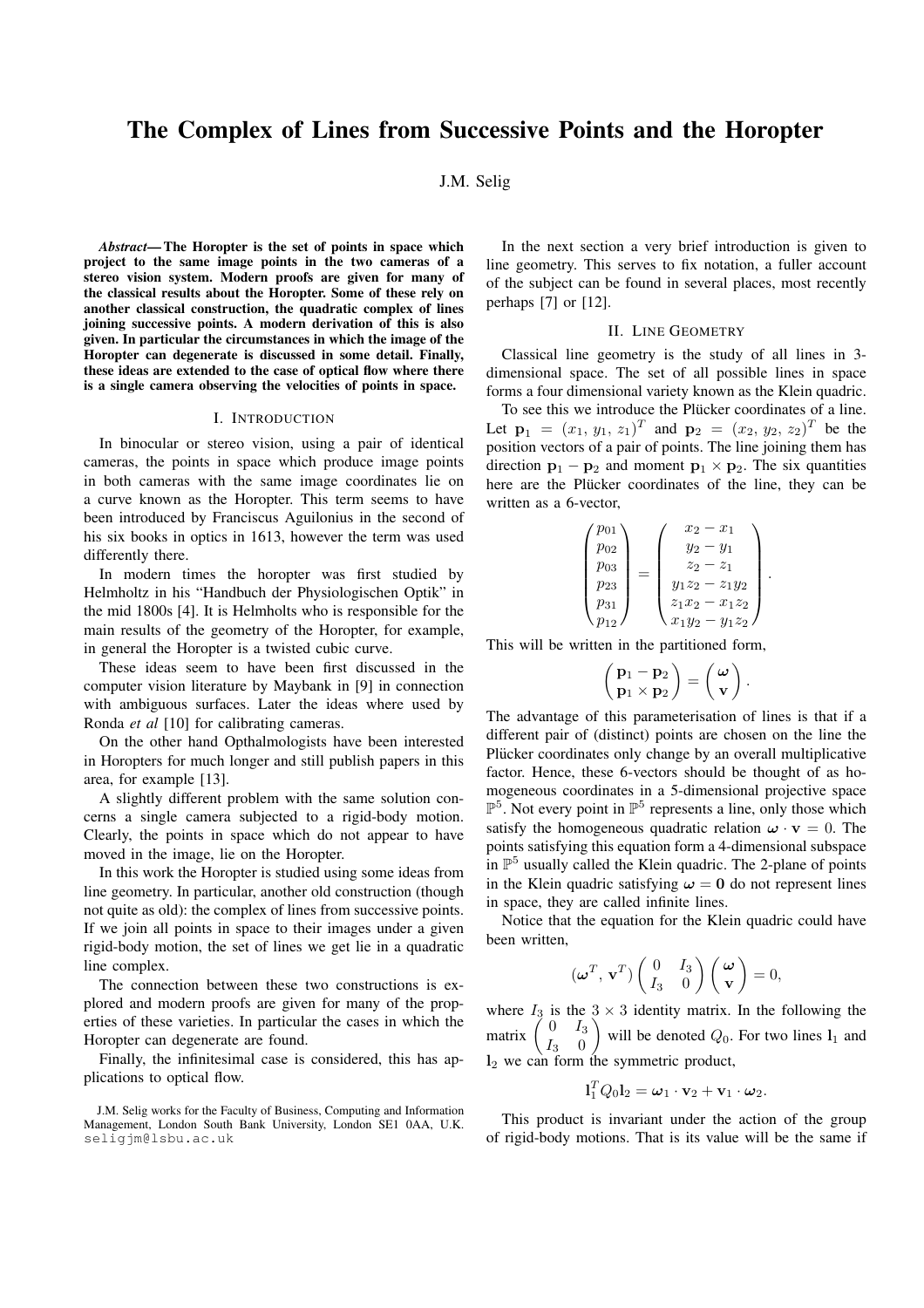both lines are subjected to the same rigid-body motion or if the product is evaluated in different orthogonal coordinate systems. Geometrically its value is given by the product of the perpendicular distance between the lines times the sine of the angle between them. The product is zero if and only if the lines meet or are parallel. Two lines which satisfy  $l_1^T Q_0 l_2 = 0$  are said to be *reciprocal*.

There is another invariant product on the lines,

$$
\mathbf{l}_1^T Q_\infty \mathbf{l}_2 = (\boldsymbol{\omega}_1^T, \mathbf{v}_1^T) \begin{pmatrix} I_3 & 0 \\ 0 & 0 \end{pmatrix} \begin{pmatrix} \boldsymbol{\omega}_2 \\ \mathbf{v}_2 \end{pmatrix} = \boldsymbol{\omega}_1 \cdot \boldsymbol{\omega}_2.
$$

This matrix  $\begin{pmatrix} I_3 & 0 \\ 0 & 0 \end{pmatrix}$  $\begin{pmatrix} I_3 & 0 \\ 0 & 0 \end{pmatrix}$ , will be denoted  $Q_{\infty}$ . This is known as the Killing form and represents the cosine of the angle between the lines.

The intersection of the Klein quadric with a hyperplane in  $\mathbb{P}^5$  forms a 3-dimensional set of lines called a linear line complex. The lines in the linear line complex l satisfy a linear equations of the form,

$$
\mathbf{z}^T Q_0 \mathbf{l} = 0
$$

where z is a fixed 6-vector, not necessarily a line. Such vectors will be called screws here.

A quadratic line complex is the intersection in  $\mathbb{P}^5$ , of the Klein quadric with a degree 2 hypersurface also called a quadric. The lines l, lying in in a quadratic line complex satisfy a quadratic equation,

$$
\mathbf{l}^T K \mathbf{l} = 0
$$

where K is a symmetric  $6 \times 6$  matrix. See [5] for much more on the subject of line complexes.

## III. A QUADRATIC LINE COMPLEX

Suppose that  $p_1$  is a point in space, now we subject this to a rigid-body motion. The original point will be transformed to a new position,

$$
\mathbf{p}_2 = R\mathbf{p}_1 + \mathbf{t}.\tag{1}
$$

In general, these two points will be different and so it will be possible to produce a line through both points, see Fig. 1. As  $p_1$  ranges over all points in space, keeping the rigid transformation fixed, we obtain a family of lines. It is well known that this family of lines comprise a quadratic line complex, see [2, chap.3 §3]. Here a different derivation is given, one which leads directly to a coordinate free description of the  $6 \times 6$  symmetric matrix of the complex.

Begin by assuming that the finite screw motion is about a line l through a rotation angle  $\theta$  and with a pitch h. That is a rotation by  $\theta$  about l followed by a translation of  $\theta h/2\pi$ along 1. Without loss of generality we can assume that,  $p_1 =$  $(d, 00)^T$  and  $\overline{a}$  $\mathbf{r}$ 

$$
l = \left(\begin{array}{c} \lambda \mathbf{k} \\ \mathbf{0} \end{array}\right),\tag{2}
$$

where  $d$  is the perpendicular distance of  $\mathbf{p}_1$  from the screw axis l, k is the unit vector in the z-direction and  $\lambda$  is a non-zero constant with  $\lambda^2 = I^T Q_{\infty} I$ . Generality is not lost

because it is always possible to bring the axis and point into this configuration using a suitable rigid transformation. After the rigid motion we have,  $\overline{\phantom{a}}$  $\mathbf{r}$ 

$$
\mathbf{p}_2 = \begin{pmatrix} d\cos\theta \\ d\sin\theta \\ \theta h/2\pi \end{pmatrix} . \tag{3}
$$

Hence the line joining  $p_1$  and  $p_2$  will have Plücker coordinates proportional to,

$$
\mathbf{s} = \begin{pmatrix} \mathbf{p}_1 - \mathbf{p}_2 \\ \mathbf{p}_1 \times \mathbf{p}_2 \end{pmatrix} = \begin{pmatrix} d(1 - \cos \theta) \\ -d \sin \theta \\ -\theta h/2\pi \\ 0 \\ -d\theta h/2\pi \\ d^2 \sin \theta \end{pmatrix} . \tag{4}
$$

Although the above has been computed using a particular values for the axis 1 and point  $p_1$ , if we compute invariant quantities linking 1 and  $p_1$  the results will not depend on this particular position. We could subject the line and point to a rigid transformation and the results would be the same. The possible invariants involving 1 and s are,

$$
\mathbf{1}^T Q_{\infty} \mathbf{s} = -\theta h \lambda / 2\pi, \qquad \mathbf{1}^T Q_0 \mathbf{s} = d^2 \lambda \sin \theta
$$

and

$$
\mathbf{s}^T Q_\infty \mathbf{s} = 2d^2(1 - \cos \theta) + \theta^2 h^2 / 4\pi^2.
$$

We can use these results to eliminate  $d$ , the only quantity specific to  $p_1$ . We must be a little careful here since s is only proportional to the line joining  $p_1$  to  $p_2$ , if we ensure that the expression we produce is homogeneous in the components of s then this will not matter. It is easy to see that such an expression is given by,

$$
\frac{(\mathbf{1}^T Q_\infty \mathbf{s})^2 - \lambda^2 \mathbf{s}^T Q_\infty \mathbf{s}}{(\mathbf{1}^T Q_0 \mathbf{s})(\mathbf{1}^T Q_\infty \mathbf{s})} = \frac{4\pi (1 - \cos \theta)}{\theta h \sin \theta} = \frac{2\pi \tan(\theta/2)}{h(\theta/2)}.
$$

The quantity  $h(\theta/2)/2\pi \tan(\theta/2)$  will be abbreviated to q following Parkin and Hunt's quasi-pitch or 'quatch', [6]. So the above equation can be written as,

$$
(\mathbf{1}^T Q_0 \mathbf{s})(\mathbf{1}^T Q_\infty \mathbf{s}) + q(\lambda^2 (\mathbf{s}^T Q_\infty \mathbf{s}) - (\mathbf{1}^T Q_\infty \mathbf{s})^2) = 0. \tag{6}
$$

The symmetric matrix  $K$ , of the quadratic complex can be seen to be,

$$
K = q\lambda^2 Q_{\infty} - qQ_{\infty} \mathbf{ll}^T Q_{\infty} + \frac{1}{2} Q_0 \mathbf{ll}^T Q_{\infty} + \frac{1}{2} Q_{\infty} \mathbf{ll}^T Q_0.
$$
\n(7)

Now, we may assume that the l is a general line, and we can write it as,  $\overline{a}$  $\mathbf{r}$ 

$$
l=\left(\begin{array}{c} \omega\\ \mathbf{v} \end{array}\right),\,
$$

with  $\mathbf{\omega} \cdot \mathbf{v} = 0$ , then the symmetric matrix K can be written,

$$
K = q \begin{pmatrix} (\omega \cdot \omega)I_3 - \omega \omega^T & 0 \\ 0 & 0 \end{pmatrix} + \frac{1}{2} \begin{pmatrix} \omega \mathbf{v}^T + \mathbf{v} \omega^T & \omega \omega^T \\ \omega \omega^T & 0 \\ 0 & 0 \end{pmatrix}
$$

,

where  $\lambda^2$  has been replaced with  $I^T Q_\infty I = \omega \cdot \omega$ .

Now it is well known that there is a correspondence between 3-vectors and  $3 \times 3$  anti-symmetric matrices. For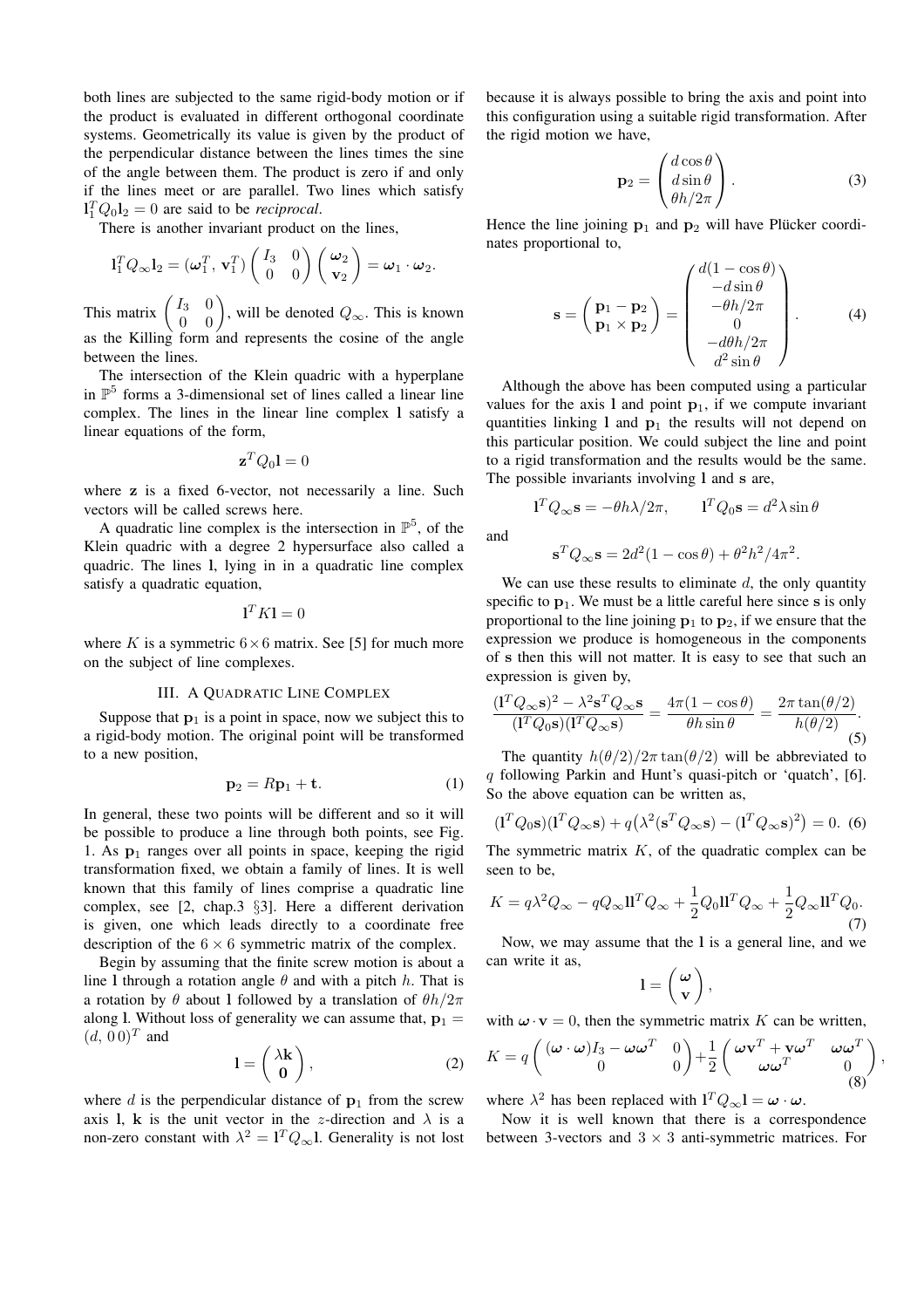

Fig. 1. A Line From the Complex of Lines from Successive Points.

example the anti-symmetric matrix corresponding to  $\omega =$  $(\omega_x, \, \omega_y, \, \omega_z)^T$  is,

$$
\Omega = \begin{pmatrix} 0 & -\omega_z & \omega_y \\ \omega_z & 0 & -\omega_x \\ -\omega_y & \omega_x & 0 \end{pmatrix}.
$$

From this we have that,  $\Omega$ **p** =  $\omega \times$ **p** for and vector **p**. Given two anti-symmetric matrices  $X$  and  $Y$  corresponding to vectors x and y respectively, it is easy to verify the following relation;  $XY = yx^T - (x \cdot y)I_3$ . This can be used to write the symmetric matrix  $K$  as,

$$
K = q \begin{pmatrix} -\Omega^2 & 0\\ 0 & 0 \end{pmatrix} + \frac{1}{2} \begin{pmatrix} \Omega V + V\Omega & \Omega^2 + I_3\\ \Omega^2 + I_3 & 0 \end{pmatrix}.
$$
 (9)

Since lines lie on the Klein quadric any multiple of  $Q_0$  can be subtracted from  $K$  without effect, so the symmetric matrix of this quadratic line complex can be written,

$$
K = q \begin{pmatrix} -\Omega^2 & 0\\ 0 & 0 \end{pmatrix} + \frac{1}{2} \begin{pmatrix} \Omega V + V\Omega & \Omega^2\\ \Omega^2 & 0 \end{pmatrix}.
$$
 (10)

Notice that transformations with the same axis and quatch produce the same quadratic complex of lines.

If we let  $p_0$  be an arbitrary point in space then the lines in the complex through  $\mathbf{p}_0$  form a quadric cone with vertex  $p_0$ . To see this observe that the lines passing through the point  $\mathbf{p}_0$  have the general form,

$$
\begin{pmatrix} \mathbf{u} \\ \mathbf{p}_0 \times \mathbf{u} \end{pmatrix} = \begin{pmatrix} I_3 \\ P_0 \end{pmatrix} \mathbf{u},
$$

where u is an arbitrary non-zero vector, representing the direction of the line. Substituting this into the quadratic complex (10), gives a quadratic equation for u,

$$
\mathbf{u}^T \Big( -2q\Omega^2 + \Omega V + V\Omega + \Omega P_0 - P_0\Omega \Big) \mathbf{u} = 0, \quad (11)
$$

so the set of possible directions u, for the lines through  $p_0$ lie on a conic.

## IV. THE HOROPTER

As mentioned in the introduction above there are two related problems here. In one problem there is a single camera and the objects undergo a rigid motion g. So consider a 'pinhole' camera with optical centre located at  $p_0$ . The set of points **p** such that **p** and  $q(\mathbf{p}) = R\mathbf{p} + \mathbf{t}$  produce the same image point form the Horopter. Clearly this means that  $\mathbf{p}_0$ ,  $\mathbf{p}$ and  $g(\mathbf{p})$  will be co-linear.

The original problem is concerned with stereo vision. Here we have two cameras with optical centres  $\mathbf{p}_0$  and  $g^{-1}(\mathbf{p}_0) = R^T \mathbf{p}_0 - R^T \mathbf{t}$ . If an image point is p then it lies on the Horopter if  $p - p_0$  and  $g(p - g^{-1}(p_0)) =$  $g(\mathbf{p}) - \mathbf{p}_0$  lie in the same direction. Clearly this is the same problem as the one above however notice that if we actively transform the objects by a transformation  $q$ , the corresponding transformation of the cameras will be by the inverse  $g^{-1}$ . Sometimes it is easier to think of this problem in terms of stereo vision and sometimes in terms of a motion of space, both views will be referred to freely in the following.

Notice that the model of the camera being used here is very simple. The points in the image are represented by lines through the optical centre of the camera. To produce actual coordinates for the image plane it would be enough to distinguish one of these lines as the optical axis of the camera. However, it is not necessary to do this here.

The set of all lines joining **p** and  $g(\mathbf{p})$  form the quadratic line complex described above. The lines which also pass through the point  $\mathbf{p}_0$  form a quadric cone with vertex  $\mathbf{p}_0$ , as we have also seen. Now we can also consider the points p and  $R^T \mathbf{p} - R^T \mathbf{t} = g^{-1}(\mathbf{p})$ . The lines through these points lie on a quadric cone with vertex  $g^{-1}(\mathbf{p}_0)$  associated with the quadratic line complex for the rigid transformation  $g^{-1}$ . This is simply the rigid transformation of the original cone by the inverse of the transformation under consideration. It also contains the Horopter, but it is also easy to see that the line joining the vertices of the two cones  $\mathbf{p}_0$  and  $g^{-1}(\mathbf{p}_0)$ , also lies in both cones. This line joins the two optical centres and is usually called the epipolar line.

Two quadric cones intersect in a degree four curve in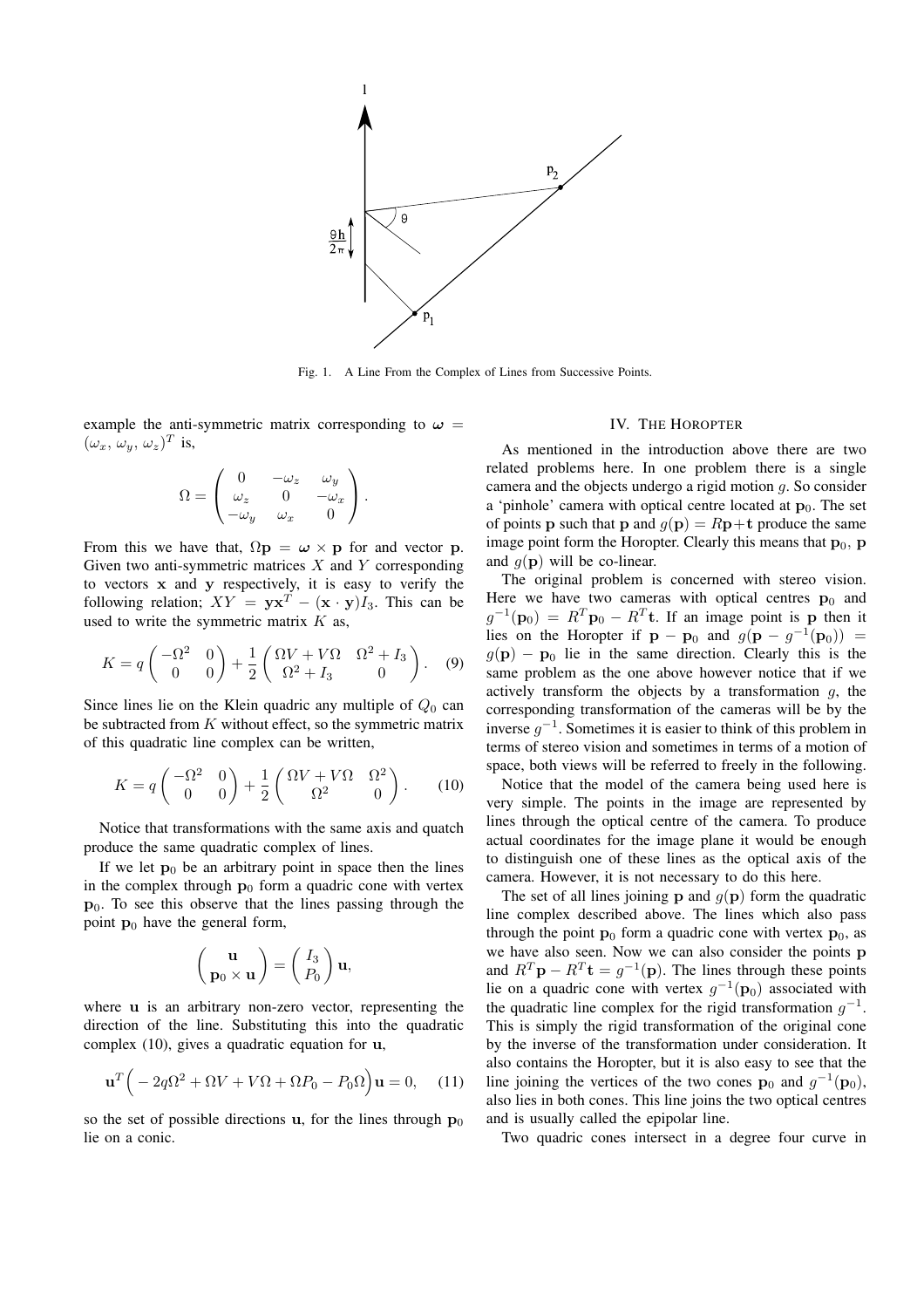general. Here we see that the intersection contains a line, hence the quartic is not irreducible, the residual curve must be a cubic. When this cubic curve is irreducible it will necessarily be a twisted cubic, that is a rational normal cubic curve, [3, Chap. I].

A simple consequence of this construction is that the image of the Horopter, that is its projection to the image plane of either camera, will be a conic curve given by (11).

Another way to view the Horopter is as the intersection of three quadrics. The condition that the points  $\mathbf{p}_0$ , p and  $g(\mathbf{p})$  should be co-linear can be stated as,

$$
(\mathbf{p} - \mathbf{p}_0) \times (R\mathbf{p} + \mathbf{t} - \mathbf{p}_0) = \mathbf{0}.\tag{12}
$$

This vector equation contains three quadratic equations in the components of p. From this equation it is easy to see that the points  $\mathbf{p} = \mathbf{p}_0$  and  $\mathbf{p} = R^T \mathbf{p}_0 - R^T \mathbf{t}$  lie on all three quadrics and hence on the Horopter. That is, the Horopter passes through the optical centres of the cameras and so the epipolar line is a chord.

A defining property of the twisted cubic curve is that it can be parameterised by cubic polynomials, see for example [11, Chap. XII]. A parameterisation for the Horopter can be found as follows. To begin with the position vectors of points will be written as,

$$
\tilde{\mathbf{p}} = \left(\begin{array}{c} \mathbf{p} \\ 1 \end{array}\right), \quad \tilde{\mathbf{p}}_0 = \left(\begin{array}{c} \mathbf{p}_0 \\ 1 \end{array}\right)
$$

and so forth. This is so that the homogeneous representation of the group can be used, that is  $q(\mathbf{p})$  will be represented by  $G\tilde{\mathbf{p}}$  where,  $\overline{a}$ 

$$
G = \begin{pmatrix} R & \mathbf{t} \\ 0 & 1 \end{pmatrix}.
$$

Equation (12) can be written as,

$$
\lambda(\tilde{\mathbf{p}} - \tilde{\mathbf{p}}_0) = \mu(G\tilde{\mathbf{p}} - \tilde{\mathbf{p}}_0),\tag{13}
$$

introducing parameters  $\lambda$  and  $\mu$ . Rearranging this equations we obtain,

$$
(\mu - \lambda I_4)\tilde{\mathbf{p}} = (\mu - \lambda)\tilde{\mathbf{p}}_0.
$$
 (14)

Now, think of the components of the vectors as homogeneous coordinates, that is think of space as a subset of projective space  $\mathbb{P}^3$  with coordinates  $\bar{\mathbf{p}}^T = (x : y : z : w)$ . In these homogeneous coordinates multiplication by a common fact has no effect, so we can ignore factors like  $(\mu - \lambda)$ and  $\det(\mu G - \lambda I_4)$ . The cubic parameterisation can then be written,

$$
\tilde{\mathbf{p}} = \text{Adj}(\mu G - \lambda I_4)\tilde{\mathbf{p}}_0,\tag{15}
$$

where Adj denotes the adjugate of the matrix, that is the transposed matrix of cofactors. Since the cofactors of a  $4 \times 4$ matrix are  $3 \times 3$  determinants the elements of the adjugate, and hence the coordinates of  $\tilde{p}$ , are indeed cubic functions of the parameters  $\lambda$  and  $\mu$ . Notice that the optical centres of the two cameras are given by the parameter values  $\mu = 0, \lambda \neq 0$ and  $\mu \neq 0$ ,  $\lambda = 0$ .

# V. CUBICAL ELLIPSES

Up to projective transformations there is just one twisted cubic curve. However, if we are only interested in rigid-body transformation the twisted cubic curves can be classified according to how they meet the plane at infinity and the circle at infinity, [14], [15].

It can be shown that the Horopter meets the plane at infinity at three points, one real and a pair of complex conjugate points. To see this we can choose coordinates in space so that  $p_0$  is located at the origin and the x-axis is aligned with the axis of the rotation matrix R. Writing  $p<sup>T</sup>$ as  $(x, y, z)$  and re-introducing the variable w to make the equations homogeneous, (12) becomes,

$$
\begin{pmatrix} x \\ y \\ z \end{pmatrix} \times \left( \begin{pmatrix} 1 & 0 & 0 \\ 0 & \cos \theta & -\sin \theta \\ 0 & \sin \theta & \cos \theta \end{pmatrix} \begin{pmatrix} x \\ y \\ z \end{pmatrix} + w \begin{pmatrix} t_x \\ t_y \\ t_z \end{pmatrix} \right)
$$

$$
= \begin{pmatrix} 0 \\ 0 \\ 0 \end{pmatrix}, (16)
$$

where  $\theta$  is the rotation angle of the transformation and  $t_x$ ,  $t_y$ and  $t<sub>z</sub>$  are the components of the translation vector. Setting  $w = 0$  will give the intersections of the Horopter with the plane at infinity. The equation above becomes,

$$
\mathbf{p} \times R\mathbf{p} = \mathbf{0}.\tag{17}
$$

This obviously has three solutions corresponding to the three eigenvectors of R. The real solution is  $\mathbf{p}^T = (1, 0, 0)$  corresponding to the axis of the rotation, the complex solutions are  $\mathbf{p}^T = (0, 1, i)$  and  $\mathbf{p}^T = (0, 1, -i)$  where i is the imaginary unit. Further the complex solutions clearly lie on  $x^2+y^2+z^2=0$ , the imaginary circle at infinity. These results do not depend on the choice of coordinate frame so will be true in general. Hence the Horopter is a special cubical ellipse [15].

It is well known that such a curve must lie on a circular cylinder. Moreover, this circular cylinder must lie in the net of quadrics (12). A particular quadric in this net can be selected by taking the scalar product of (12) with a constant vector. To make things a little easier, let  $p_0$  be the origin of coordinates now, and use the constant unit vector  $\omega$  corresponding to the rotation axis of R,

$$
\boldsymbol{\omega} \cdot \mathbf{p} \times (R\mathbf{p} + \mathbf{t}) = -\mathbf{p}^T \Omega(R\mathbf{p} + \mathbf{t}) = 0, \qquad (18)
$$

where  $\Omega$  is the 3  $\times$  3 anti-symmetric matrix corresponding to  $\omega$ , as above. The rotation matrix R can be written,

$$
R = I_3 + \sin \theta \Omega + (1 - \cos \theta) \Omega^2, \tag{19}
$$

using the well known Rodrigues formula. This leads to,

$$
\sin \theta \left( \mathbf{p}^T \Omega^2 \mathbf{p} \right) + \mathbf{p}^T \Omega \mathbf{t} = 0, \tag{20}
$$

since  $\Omega$  and  $\Omega^3 = -\Omega$  are anti-symmetric. To see that this quadric is indeed a circular cylinder choose coordinate such that  $\omega$  is aligned along x-axis. The quadric now becomes,

$$
-\sin\theta(y^2 + z^2) + zt_y - yt_z = 0.
$$
 (21)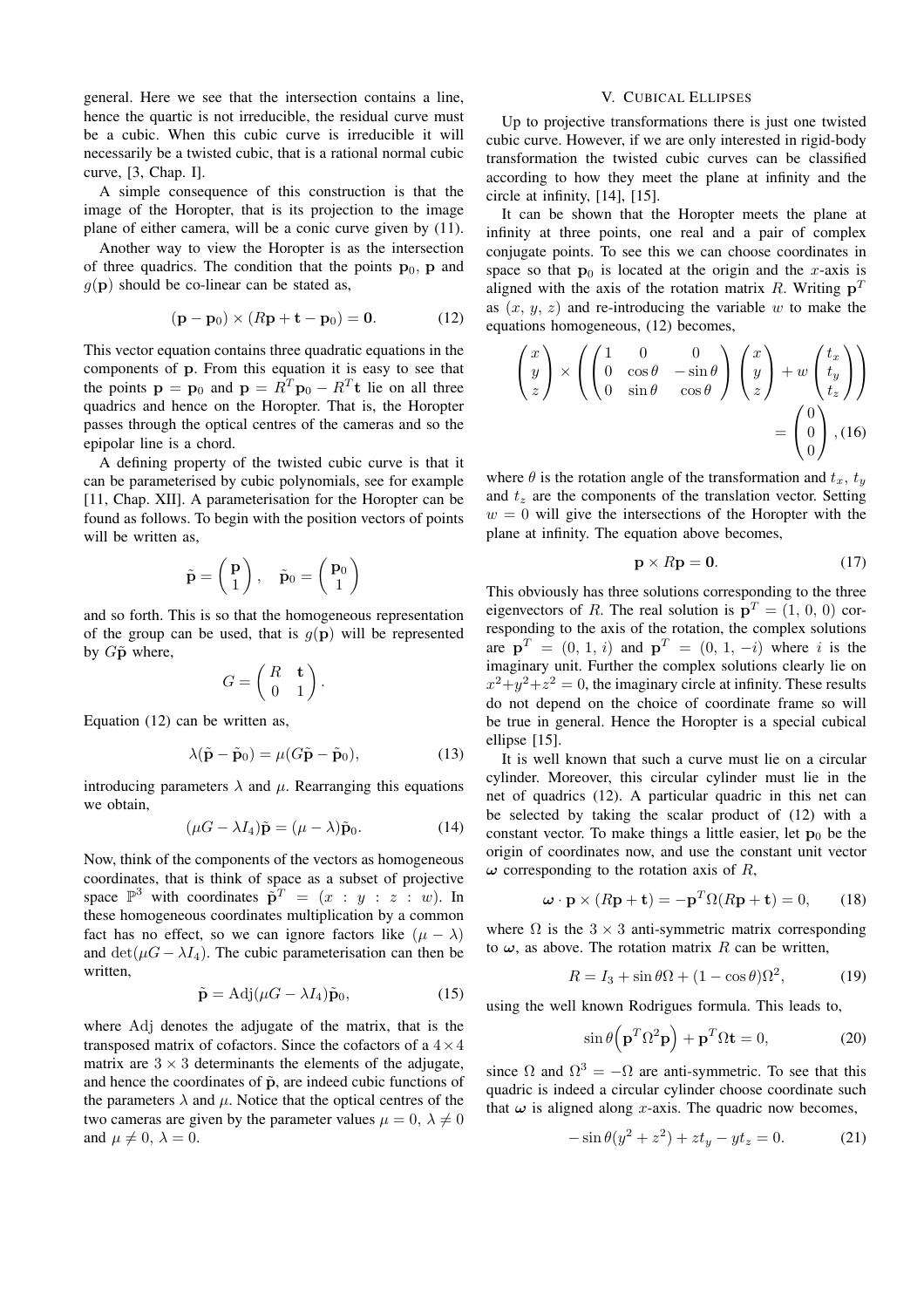Clearly this is a circular cylinder with, axis given by the line  $y = -t_z/2 \sin \theta$ ,  $z = t_y/2 \sin \theta$  and radius  $(t_y^2 + t_z^2)/4 \sin^2 \theta$ .

The screw axis of the motion lies on this cylinder, suppose a is a point on the screw axis. The effect of the transformation on such a point will be,  $g(\mathbf{a}) = R\mathbf{a} + \mathbf{t} =$  $a + (\theta h)/(2\pi)\omega$ , that is a translation along the screw axis by  $(\theta h)/(2\pi)$  where h is the pitch of the screw. Substituting this into the equation for the cylinder (18) gives,

$$
\mathbf{a}^T \Omega(R\mathbf{a} + \mathbf{t}) = \mathbf{a} \cdot (\boldsymbol{\omega} \times (\mathbf{a} + \frac{\theta h}{2\pi} \boldsymbol{\omega})) = 0. \quad (22)
$$

Since this vanishes identically, all points on the screw axis lie on the cylinder. The screw axis is in fact tangent to the Horopter at infinity and hence is the asymptote for the curve, see Fig.2.

# VI. SINGULARITIES

As mentioned above, the image of the Horopter in either of the cameras is a conic. However, this conic can be degenerate. This can happen in two possible ways. Either the motion  $g$  is such that the Horopter itself degenerates. Alternatively, the optical centre of the camera may be located at a point where the conic degenerates. Recall that the conic is determined by the  $3 \times 3$  symmetric matrix,

$$
M = -2q\Omega^2 + \Omega V + V\Omega + \Omega P_0 - P_0\Omega,
$$

see (11) above. The conic will be degenerate if  $det(M)$  = 0. This determinant will be a function of the rigid-body motion g and the coordinates of the optical centre  $p_0$ . If the Horopter itself is degenerate then  $det(M)$  will vanish for all possible values of  $\mathbf{p}_0$ . Again here we can choose a coordinate system to simplify our computations, suppose we choose a coordinate frame whose origin is located on the screw axis of the motion, this will make the anti-symmetric matrix  $V$  vanish. Further we can choose the x-axis of our coordinate system to be aligned with the screw axis of the motion, so that,  $\frac{1}{\sqrt{2}}$  $\mathbf{r}$  $\overline{\phantom{a}}$  $\mathbf{r}$ 

$$
\Omega = \begin{pmatrix} 0 & 0 & 0 \\ 0 & 0 & -1 \\ 0 & 1 & 0 \end{pmatrix}, \text{ and } P_0 = \begin{pmatrix} 0 & -z & y \\ z & 0 & -x \\ -y & x & 0 \end{pmatrix},
$$

is the position of the optical centre.

In this coordinate frame the determinant becomes,

$$
\det(M) = 2q(y^2 + z^2). \tag{23}
$$

For a general quadratic line complex this determinant would be a quartic in the coordinates of  $\mathbf{p}_0$ , representing a degree four surface in space usually know as the Kummer quartic surface, [5, Chap. VI]. In special cases, this surface degenerates to four planes, such a quadratic line complex is called a tetrahedral line complex. In the case under consideration we see that, for non-zero  $q$ , the complex is tetrahedral, the four singular planes being given by  $y = iz$ .  $y = -iz$  and the plane at infinity counted twice. The finite, complex conjugate planes intersect in the real line  $y = z = 0$ which is just the screw axis of the motion. That is, for any rigid-motion the image of the Horopter will be degenerate if

the optical centre of the cameras lie on the screw axis of the motion.

If the quatch  $q$ , of the motion is zero then the Horopter itself will be degenerate. Since  $q = h(\theta/2)/2\pi \tan(\theta/2)$ , this can happen if the pitch  $h$ , of the motion is zero or if the angle  $\theta = \pm \pi$ .

When  $h = 0$  the motion is a pure rotation. Now the rotation axis is part of the Horopter, since if a lies on the rotation axis  $Ra + t = a$  and so  $Ra + t - p_0 = a - p_0$ satisfying (12). The residual curve will be a conic, in fact a circle since it meets the circle at infinity in a pair of complex conjugate points. This circle has a long history in the study of binocular vision dating back to the early 1800s, it is known as the Vieth-Muller circle.

If the rotation angle is  $\pm \pi$  then the cameras are facing in opposite directions and we don't expect to see anything. Mathematically, the Horopter in this case contains a line at infinity, the residual curve is a hyperbola in the plane containing the two optical centres and the screw axis of the motion.

The final case to consider is when the motion is a pure translation, this has not been considered so far since in this case the pitch is usually said to infinite. However, it is easy to see in this case that the Horopter is no longer a curve but consists of all the points on the plane at infinity.

#### VII. OPTICAL FLOW

A closely related problem concerns optical flow. The optical flow is an approximation to the projection of an object point's velocity onto the image plane of a single camera. So now we are dealing with infinitesimal motions rather that finite motions as above. It is reasonable to ask which points in space have velocities that cannot be detected in the image. The velocities of these points will be directed along the line joining the point to the optical centre of the camera. Again the these points form a twisted cubic. The velocity of point **p** will be  $\omega \times \mathbf{p} + \mathbf{w}$  where now  $\omega$  is the angular velocity and w is the linear velocity of the origin. Using homogeneous coordinates we get an equation very similar to (13),

$$
\lambda(\tilde{\mathbf{p}} - \tilde{\mathbf{p}}_0) = \mu S \tilde{\mathbf{p}},\tag{24}
$$

where,

$$
S = \begin{pmatrix} \Omega & \mathbf{w} \\ 0 & 0 \end{pmatrix},
$$

is the instantaneous velocity screw of the motion. So by the same argument as above,

$$
\tilde{\mathbf{p}} = \text{Adj}(\mu S - \lambda I_4)\tilde{\mathbf{p}}_0,\tag{25}
$$

gives a rational cubic parameterisation of the curve. This twisted cubic curve shares many properties of the Horopter, for example since  $\Omega$  has the same eigenvectors as the corresponding rotation matrix  $R = e^{\Omega}$ , this twisted cubic is also a cubical ellipse lying on a circular cylinder.

In this situation we can also find a quadratic complex of lines. Take a point p, now construct the line through this point aligned with velocity of the point  $\omega \times p + w$ . The set